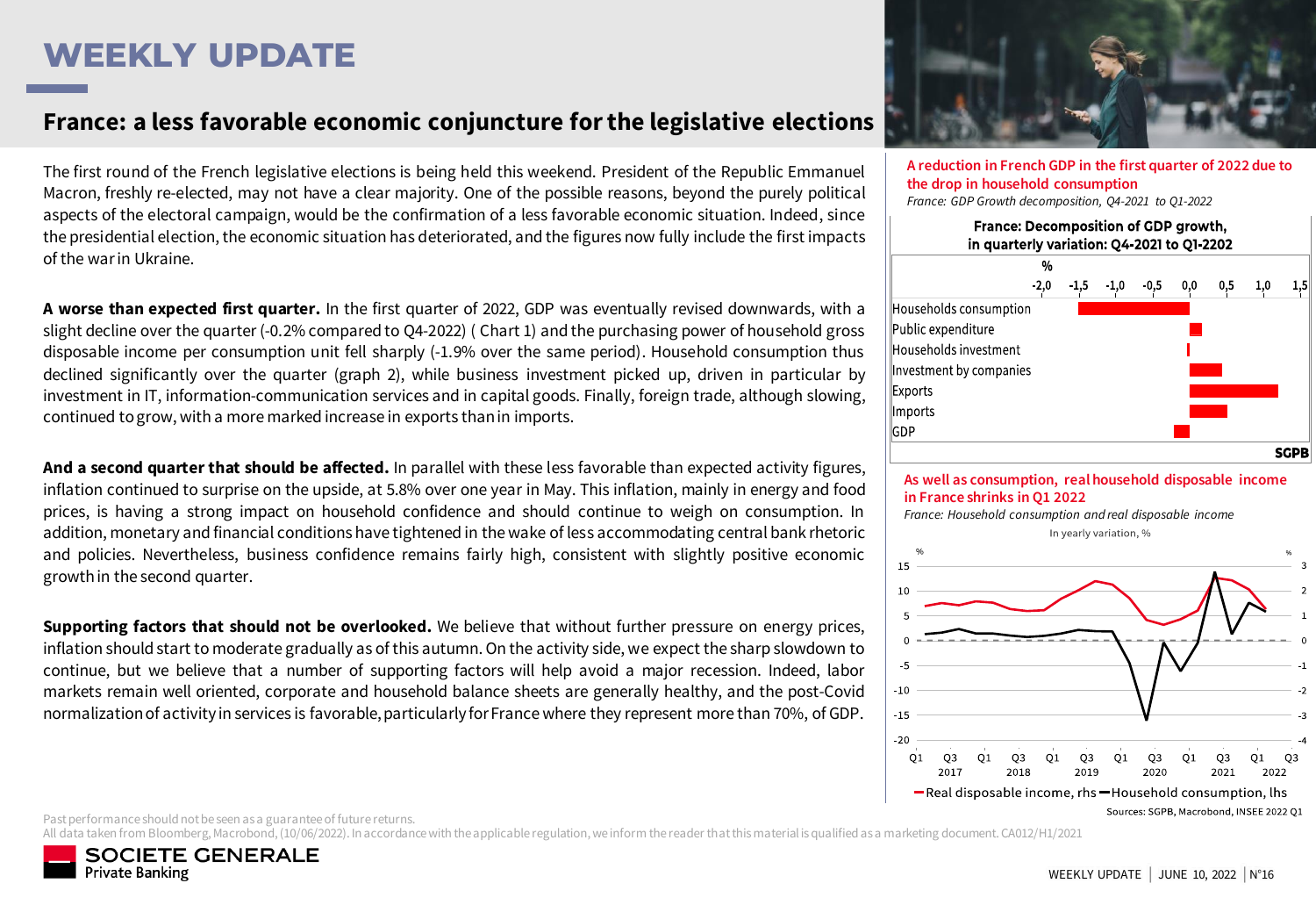## **OUR MACRO COMMENTS**

#### **Events of the week**



Following its monetary policy meeting, the European Central Bank confirmed on Thursday that a series of key rate hikes is planned. A first increase of 25 basis points is announced for July. An increase is also announced for September; however, its magnitude is not yet known – it will be between 25 and 50 basis points, depending on the inflationary situationin the Euro area.



The Organization for Economic Cooperation and Development (OECD) published this Wednesday its new economic forecasts. Predicted at 4.5% last December, the world economic growth is now only expected at 3% for the year 2022. Global inflation is now projected at 9% in 2022, which is nearly twice as much as previously expected by the OECDeconomists.

### **Figures of the week**

|                                                                                               | Current                        | <b>Consensus</b> | <b>Previous</b> |
|-----------------------------------------------------------------------------------------------|--------------------------------|------------------|-----------------|
| GDP (in quarter on quarter variation, Q1)<br>Policy interest rate<br>٠                        | 0,6%<br>$-0,5\%$ $\rightarrow$ | 0,3%<br>$-0,5%$  | 0,3%<br>$-0,5%$ |
| Inflation (in year on year variation, May)<br>Core inflation (in year on year variation, May) | 8,6%<br>6%                     | 8,3%<br>5,9%     | 8,3%<br>6,2%    |
| Caixin Services PMI (May)<br>Inflation (in year on year variation, May)<br>٠                  | 41,4<br>2,1%<br>➡              | 47,3<br>2,2%     | 36,2<br>2,1%    |
| GDP (in quarter on quarter variation, Q1)                                                     | $-0.1\%$                       | $-0,3%$          | $-0,2%$         |

#### **The week ahead**



Sources: Bloomberg, on June 10<sup>st</sup>, 2022.

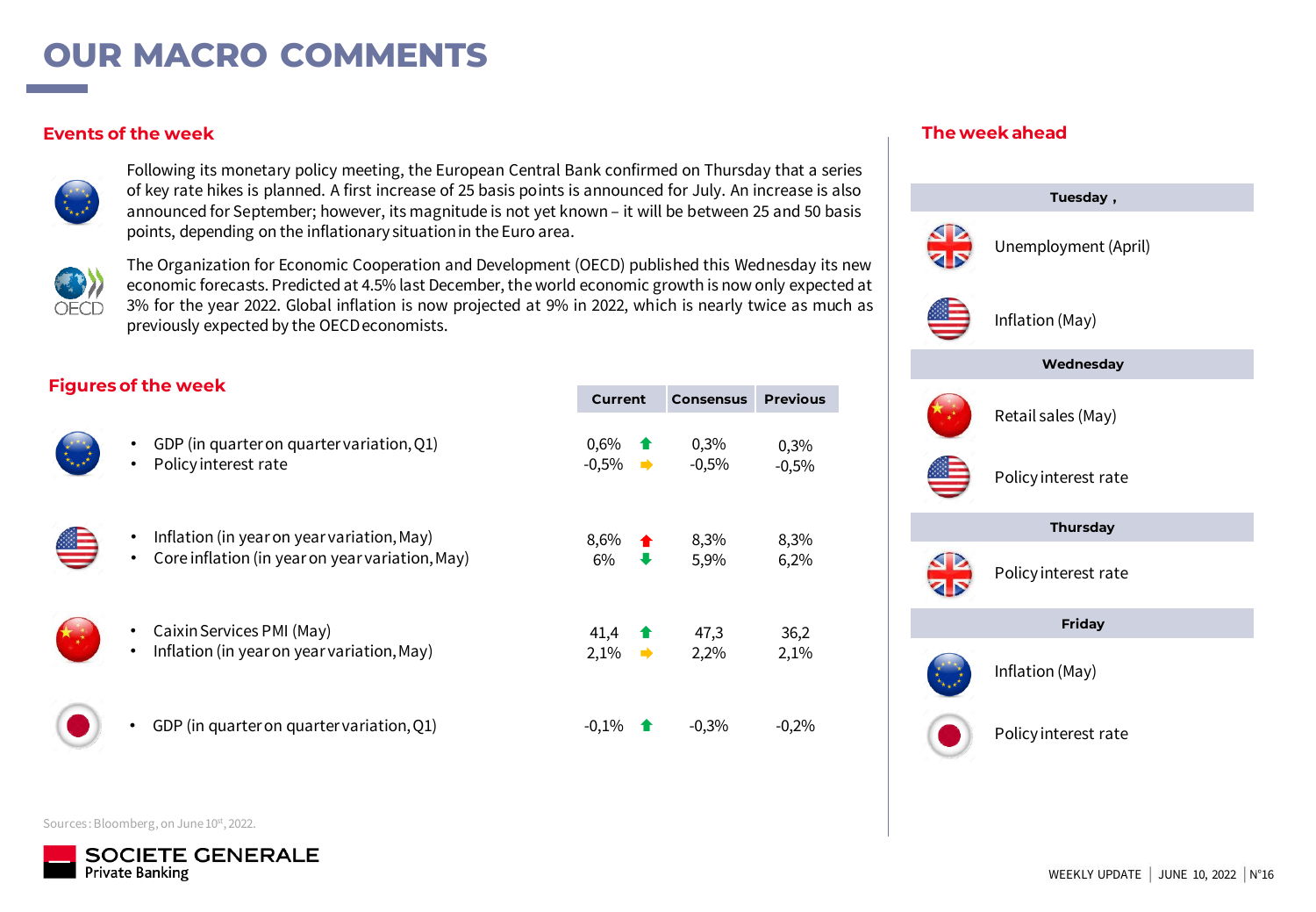# **MARKETS PERFORMANCE**

| Interbank rate | Last.   | -1W     | -3M     | <b>YTD</b> | -12 N   | <b>Commodities</b>     | Last.  | -1W     | -3M      | <b>YTD</b> | -12M     |
|----------------|---------|---------|---------|------------|---------|------------------------|--------|---------|----------|------------|----------|
| €STER O/N      | $-0,58$ | $-0,58$ | $-0,58$ | $-0,59$    | $-0,56$ | Brent, USD/BL          | 123,65 | 6,8%    | 10,4%    | 56,4%      | 71,6%    |
| USD SOFR O/N   | 0,30    | 0,80    | 0,05    | 0,05       | 0.01    | Or, USD/oz             | 1853   | 0,3%    | $-7,0%$  | 1,3%       | $-1,9%$  |
| JPY TONAR O/N  | $-0,04$ | $-0,03$ | $-0,01$ | $-0,02$    | $-0,03$ | Copper, USD/metric ton | 9690   | 2,5%    | 3,7%     | 0,1%       | $-2,2%$  |
| GBP SONIA O/N  | 0,94    | 0,94    | 0.44    | 0,19       | 0,05    | Platinium, USD/onz     | 1 010  | 3,6%    | $-9,4%$  | 4.4%       | $-12,7%$ |
| CHF O/N        | $-0.78$ | $-0.78$ | $-0.78$ | $-0.78$    | $-0.80$ | Palladium, USD/onz     | 1972   | $-2.0%$ | $-34,7%$ | 0.3%       | $-29.4%$ |

| Long term sov. rates          | Last.         | $-1W$         | -3M                  | <b>YTD</b> | -12M          | <b>FX rates</b>       | Last.    | $-1W$   | -3M      | <b>YTD</b> | -12M                 |
|-------------------------------|---------------|---------------|----------------------|------------|---------------|-----------------------|----------|---------|----------|------------|----------------------|
| 10Y OAT                       | 1,86          | 1,68          | 0,65                 | 0,20       | 0,04          | EUR/USD               | 1,07     | 0,3%    | $-2,3%$  | $-5,2%$    | $-11,9%$             |
| 10Y Bund                      | 1,32          | 1,12          | 0,17                 | $-0,21$    | $-0,24$       | EUR/CHF               | 1,05     | 1,7%    | 2,2%     | 0,9%       | $-4,2%$              |
| 10Y BTP                       | 3,36          | 3,16          | 1,68                 | 1,17       | 0,82          | USD/GBP               | 0,80     | $-0,4%$ | 4,8%     | 7,9%       | 12,6%                |
| 10Y JGB                       | 0,24          | 0,23          | 0,16                 | 0,07       | 0,07          | USD/JPY               | 133,84   | 3,0%    | 15,6%    | 16,2%      | 22,1%                |
| 10Y Bonos                     | 2,47          | 2,27          | 1,14                 | 0,56       | 0,39          | USD/BRL               | 4,87     | 1,6%    | $-2,5%$  | $-12,6%$   | $-3,7%$              |
| 10Y Swiss                     | 1,04          | 0,87          | 0,25                 | $-0,13$    | $-0,17$       | USD/CNY               | 6,68     | 0,0%    | 5,8%     | 5,2%       | 4,6%                 |
| 10Y Gilt                      | 2,23          | 2,13          | 1,56                 | 1,02       | 0,85          | USD/RUB               | 60,30    | $-5,1%$ | $-49,7%$ | $-19,6%$   | $-16,4%$             |
| 10Y USTnote                   | 3,03          | 2,94          | 1,94                 | 1,52       | 1,50          |                       |          |         |          |            |                      |
| <b>Credit &amp; EM</b>        | Last.         | $-1W$         | $-3M$                | <b>YTD</b> | $-12M$        | <b>Equity indices</b> | Last.    | $-1W$   | -3M      | <b>YTD</b> | -12M                 |
| <b>EUR Corporate Aaa</b>      | 2,04          | 1,88          | 1,00                 | 0,33       | 0,18          | MSCI AC World (USD)   | 1 1 0 1  | 0,0%    | 0,0%     | $-5,2%$    | $-3,3%$              |
| <b>EUR Corporate Baa</b>      | 2,90          | 2,73          | 1,60                 | 0,66       | 0,45          | Eurostoxx 50          | 3789     | 0,8%    | 0,6%     | $-11,9%$   | $-7,5%$              |
| <b>GBP Corporate Baa</b>      | 3,04          | 2,97          | 2,43                 | 1,52       | 1,15          | Dax 40                | 14 4 4 6 | 0,7%    | 4,3%     | $-9,1%$    | $-7,3%$              |
| USD Corporate Aaa             | 3,73          | 3,61          | 2,91                 | 2,13       | 2,04          | CAC 40                | 6449     | 0,5%    | 1,0%     | $-9,8%$    | $-1,7%$              |
| <b>USD Corporate Baa</b>      | 4,72          | 4,61          | 3,67                 | 2,60       | 2,35          | <b>FTSE 100</b>       | 7 5 9 3  | 0,8%    | 5,6%     | 2,8%       | 7,2%                 |
| $\mathbf{11} \cap \mathbf{N}$ | $\sim$ $\sim$ | $\sim$ $\sim$ | $\sim$ $\sim$ $\sim$ | $\sim$     | $\sim$ $\sim$ | $\sim$ $\sim$         | $\cdots$ | 0.001   | 0.201    | 1000       | $\sim$ $\sim$ $\sim$ |

| Interbank rate       | Last.   | $-1W$   | $-3M$   | <b>YTD</b> | $-12M$  | <b>Commodities</b>     | Last.  | $-1W$   | $-3M$    | <b>YTD</b> | -12M     |
|----------------------|---------|---------|---------|------------|---------|------------------------|--------|---------|----------|------------|----------|
| €STER O/N            | $-0,58$ | $-0,58$ | $-0,58$ | $-0,59$    | $-0,56$ | Brent, USD/BL          | 123,65 | 6,8%    | 10,4%    | 56,4%      | 71,6%    |
| USD SOFR O/N         | 0,30    | 0,80    | 0,05    | 0,05       | 0,01    | Or, USD/oz             | 1853   | 0,3%    | $-7,0%$  | 1,3%       | $-1,9%$  |
| JPY TONAR O/N        | $-0,04$ | $-0,03$ | $-0,01$ | $-0,02$    | $-0,03$ | Copper, USD/metric ton | 9690   | 2,5%    | $-3,7%$  | 0,1%       | $-2,2%$  |
| GBP SONIA O/N        | 0,94    | 0,94    | 0,44    | 0,19       | 0,05    | Platinium, USD/onz     | 1010   | 3,6%    | $-9,4%$  | 4,4%       | $-12,7%$ |
| CHF O/N              | $-0,78$ | $-0,78$ | $-0,78$ | $-0,78$    | $-0,80$ | Palladium, USD/onz     | 1972   | $-2,0%$ | $-34,7%$ | $-0,3%$    | $-29,4%$ |
|                      |         |         |         |            |         | Silver, USD/onz        | 21,92  | 1,4%    | $-16,3%$ | $-5,0%$    | $-20,5%$ |
|                      |         |         |         |            |         |                        |        |         |          |            |          |
| Long term sov. rates | Last.   | $-1W$   | $-3M$   | <b>YTD</b> | -12M    | <b>FX rates</b>        | Last.  | $-1W$   | -3M      | <b>YTD</b> | -12M     |
| 10Y OAT              | 1,86    | 1,68    | 0,65    | 0,20       | 0,04    | EUR/USD                | 1,07   | 0,3%    | $-2,3%$  | $-5,2%$    | $-11,9%$ |
| 10Y Bund             | 1,32    | 1,12    | 0,17    | $-0,21$    | $-0,24$ | EUR/CHF                | 1,05   | 1,7%    | 2,2%     | 0,9%       | $-4,2%$  |
| 10Y BTP              | 3,36    | 3,16    | 1,68    | 1,17       | 0,82    | USD/GBP                | 0,80   | $-0,4%$ | 4,8%     | 7,9%       | 12,6%    |
| 10Y JGB              | 0,24    | 0,23    | 0,16    | 0,07       | 0,07    | USD/JPY                | 133,84 | 3,0%    | 15,6%    | 16,2%      | 22,1%    |
| 10Y Bonos            | 2,47    | 2,27    | 1,14    | 0,56       | 0,39    | USD/BRL                | 4,87   | 1,6%    | $-2,5%$  | $-12,6%$   | $-3,7%$  |
| 10Y Swiss            | 1,04    | 0,87    | 0,25    | $-0,13$    | $-0,17$ | USD/CNY                | 6,68   | 0,0%    | 5,8%     | 5,2%       | 4,6%     |
| 10Y Gilt             | 2,23    | 2,13    | 1,56    | 1,02       | 0,85    | USD/RUB                | 60,30  | $-5,1%$ | $-49,7%$ | $-19,6%$   | $-16,4%$ |
|                      |         |         |         |            |         |                        |        |         |          |            |          |

| <b>Credit &amp; EM</b>   | Last. | $-1W$ | $-3M$ | <b>YTD</b> | $-12M$ | <b>Equity indices</b> | Last.                    | -1W                      | $-3M$                    | <b>YTD</b> | -12M                     |
|--------------------------|-------|-------|-------|------------|--------|-----------------------|--------------------------|--------------------------|--------------------------|------------|--------------------------|
| EUR Corporate Aaa        | 2,04  | 1,88  | 1,00  | 0,33       | 0,18   | MSCI AC World (USD)   | 1 1 0 1                  | 0,0%                     | 0,0%                     | $-5,2%$    | $-3,3%$                  |
| <b>EUR Corporate Baa</b> | 2,90  | 2,73  | 1,60  | 0,66       | 0,45   | Eurostoxx 50          | 3789                     | 0,8%                     | 0,6%                     | $-11,9%$   | $-7,5%$                  |
| <b>GBP Corporate Baa</b> | 3,04  | 2,97  | 2,43  | 1,52       | 1,15   | Dax 40                | 14 4 4 6                 | 0,7%                     | 4,3%                     | $-9,1%$    | $-7,3%$                  |
| USD Corporate Aaa        | 3,73  | 3,61  | 2,91  | 2,13       | 2,04   | <b>CAC 40</b>         | 6449                     | 0,5%                     | 1,0%                     | $-9,8%$    | $-1,7%$                  |
| <b>USD Corporate Baa</b> | 4,72  | 4,61  | 3,67  | 2,60       | 2,35   | <b>FTSE 100</b>       | 7 5 9 3                  | 0,8%                     | 5,6%                     | 2,8%       | 7,2%                     |
| USD EM aggreate          | 6,49  | 6,38  | 5,64  | 4,33       | 3,80   | SMI                   | 11 4 67                  | $-0,2%$                  | $-0,2%$                  | $-10,9%$   | $-2,7%$                  |
|                          |       |       |       |            |        | SP500                 | 4 1 1 6                  | 0,4%                     | $-3,8%$                  | $-13,6%$   | $-2,5%$                  |
|                          |       |       |       |            |        | <b>TOPIX</b>          | 1970                     | 1,6%                     | 12,0%                    | $-1,1%$    | 0,7%                     |
|                          |       |       |       |            |        | iBovespa              | 108 368                  | $-2,7%$                  | $-4,9%$                  | 3,4%       | $-16,6%$                 |
|                          |       |       |       |            |        | Hang Seng             | 22 015                   | 3,4%                     | 6,7%                     | $-5,9%$    | $-23,4%$                 |
|                          |       |       |       |            |        | Sensex 30             | 54 892                   | $-0,9%$                  | 0,4%                     | $-5,8%$    | 5,7%                     |
|                          |       |       |       |            |        | <b>MOEX</b>           | $\overline{\phantom{0}}$ | $\overline{\phantom{0}}$ | $\overline{\phantom{0}}$ |            | $\overline{\phantom{a}}$ |
|                          |       |       |       |            |        | <b>CSI 300</b>        | 4 2 2 0                  | 3,3%                     | $-0,2%$                  | $-14,6%$   | $-19,4%$                 |

Source: Macrobond, on June 10st, 2022.

1wk = 1-week change, 3mth = 3-month change, 12mth = 12-month change, YTD = year-to-date change, YoY = year-on-year change, BAML = Bank of America Merrill Lynch, JPM = JP Morgan, IG = Investment Grade, EM = emerging markets. \* Price return for MICEX equity index. Equities; total return in local currency. Government bonds = 3-7-year returns. Figures are rounded.

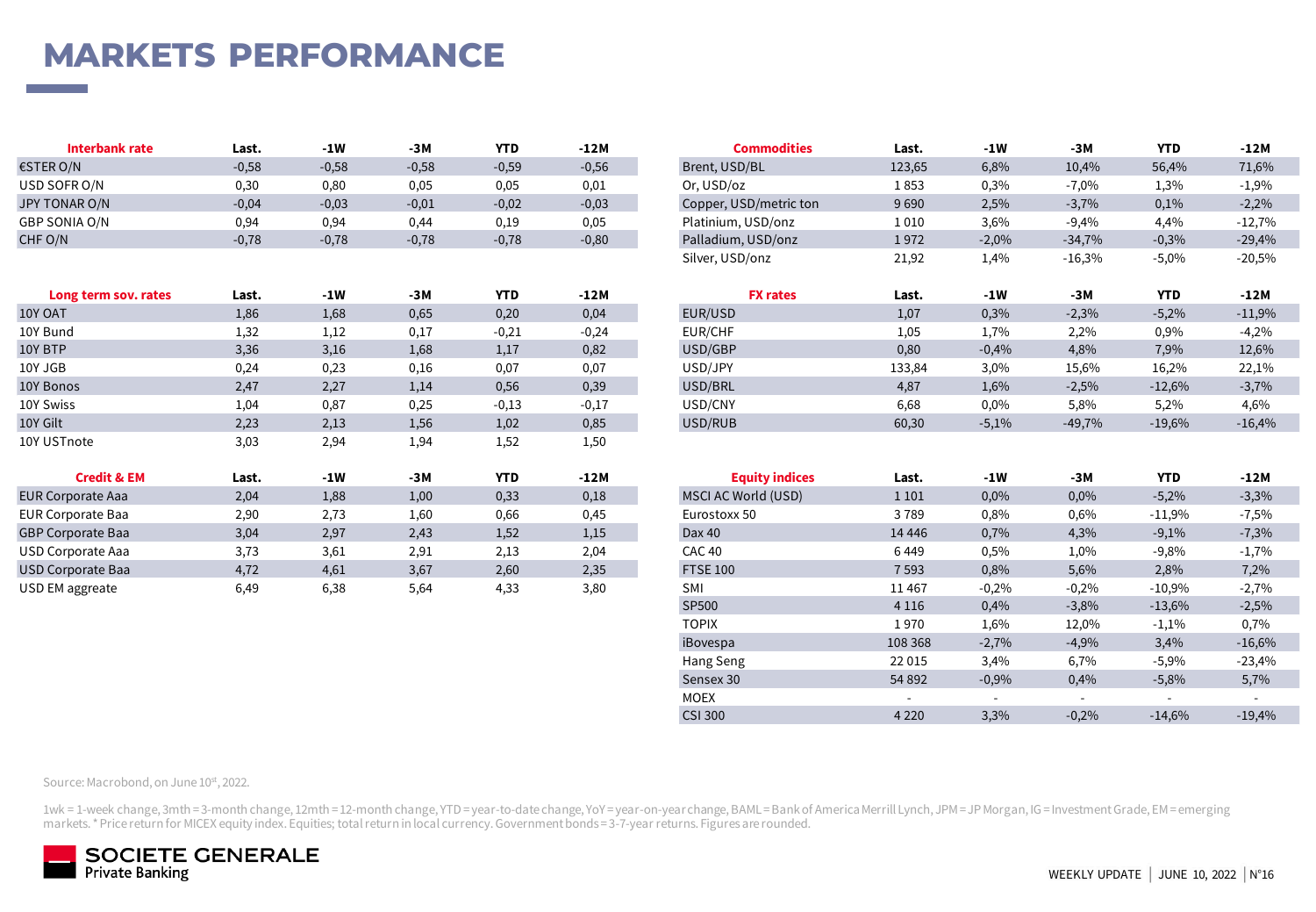# **IMPORTANT INFORMATION – PLEASE READ**

#### **GENERAL INFORMATION**

This document is a marketing communica tion issued by Société Générale Private Banking which is the business line of the Société Générale Group operating through its headquarters within Société Générale S.A. in France and its network (departments or separate legal entities (branches or subsidiaries), hereinafter the "Entities"), located on the various below-mentioned territories, acting under the brand name "Societe Generale Private Banking" and distributors of the present document.

In accordance with MiFID as implemented in France, this publication should be treated as a marketing communication providing general investment recommendations. This document has not been prepared in accordance with regulatory provisions designed to promote the independence of investment research and Societe Generale, as an investment services provider, is not subject to any prohibition on dealing in the products mentioned herein before the dissemination of this document.

Reading this document requires skills and expertise to understand the financial markets and the economic and financial information included. If it is not the case, please contact your private banker to no longer be a recipient of this document. Otherwise, we should consider that you have all the required skills to understand the document. In case you no longer wish to receive the document, please inform by written your private banker who will take all the necessary measures.

This material has been prepared solely for informational purposes and has no contractual value.

This material does not constitute an offer of purchase, sale, or subscription in any of the asset classes presented herein, nor a solicitation of such an offer, nor is it an offer to invest in asset classes. Nothing in thi should be construed as constituting investment advice or personal recommendation to any investor or its agent. Information contained herein is not intended to provide a basis on which to make an investment decision.

Any investment may have tax consequences and Société Générale Private Banking and its Entities do not provide tax advice. The level of taxation depends on individual circumstances and tax levels and bases may change. In addition, this document is not intended to provide accounting, tax or legal advice and should not be relied upon for accounting, tax or legal purposes. Independent advice should be sought where appropriate.

The accuracy, completeness or relevance of the information provided is not guaranteed although it has been drawn from sources believed to be reliable. The information and opinions expressed in this document were produced as at the date of writing and are subject to change without notice.

This material has not been prepared regarding specific investment objectives, financial situations, or the particular needs of any specific entity or person. Investors should make their own appraisal of the risks and shoul seek their own financial and legal advice regarding the appropriateness of investing in any asset classes or participating in any investment strategy.

The asset classes presented herein may be subject to restrictions regarding certain persons or in certain countries under national regulations applicable to said persons or in said countries. It is the responsibility of an person in possession of this document to inform themselves and to comply with the legal and regulatory provisions of the relevant jurisdiction. This document is not intended for distribution to any person or in any jurisdiction where such distribution would be restricted or illegal. In particular, it may not be distributed in the United States, nor may it be distributed, directly or indirectly, in the United States or to any US Perso

#### **GENERAL RISKS**

Some of the asset classes mentioned may present various risks, imply a potential loss of the entire amount invested or even an unlimited potential loss, and may therefore only be reserved for a certain category of investors, and/or only be suitable for well-informed investors who areeligible for these asset classes. In addition, these asset classes must comply with the Societe Generale Group's Code of Tax Conduct.

The price and value of investments and the income derived from them may go down as well as up. Changes in inflation, interest rates and exchange rates may adversely affect the value, price and income of investments denominated in a currency other than that of the client. Any simulations and examples contained in this document are provided for illustrative purposes only. This information is subject to change because of market fluctuations, and the information and opinions contained herein may change. Société Générale Private Banking and its Entities do not undertake to update or amend this document and will not assume any liability in this regard.

This document is for information purposes only and investors should make their investment decisions without relying on this document. Société Générale Priva te Banking and its Entities shall not be liable for any direct or indirect loss arising from any use of this document or its contents. Société Générale Private Banking and its Entities do not make any warranty, express or implied, as to the accuracy or completeness of this information or as to the profitability or performance of any asset class, country, or market.

Past performance is not a reliable indicator of future results. The value of an investment is not guaranteed, and the valuation of investments may fluctuate.

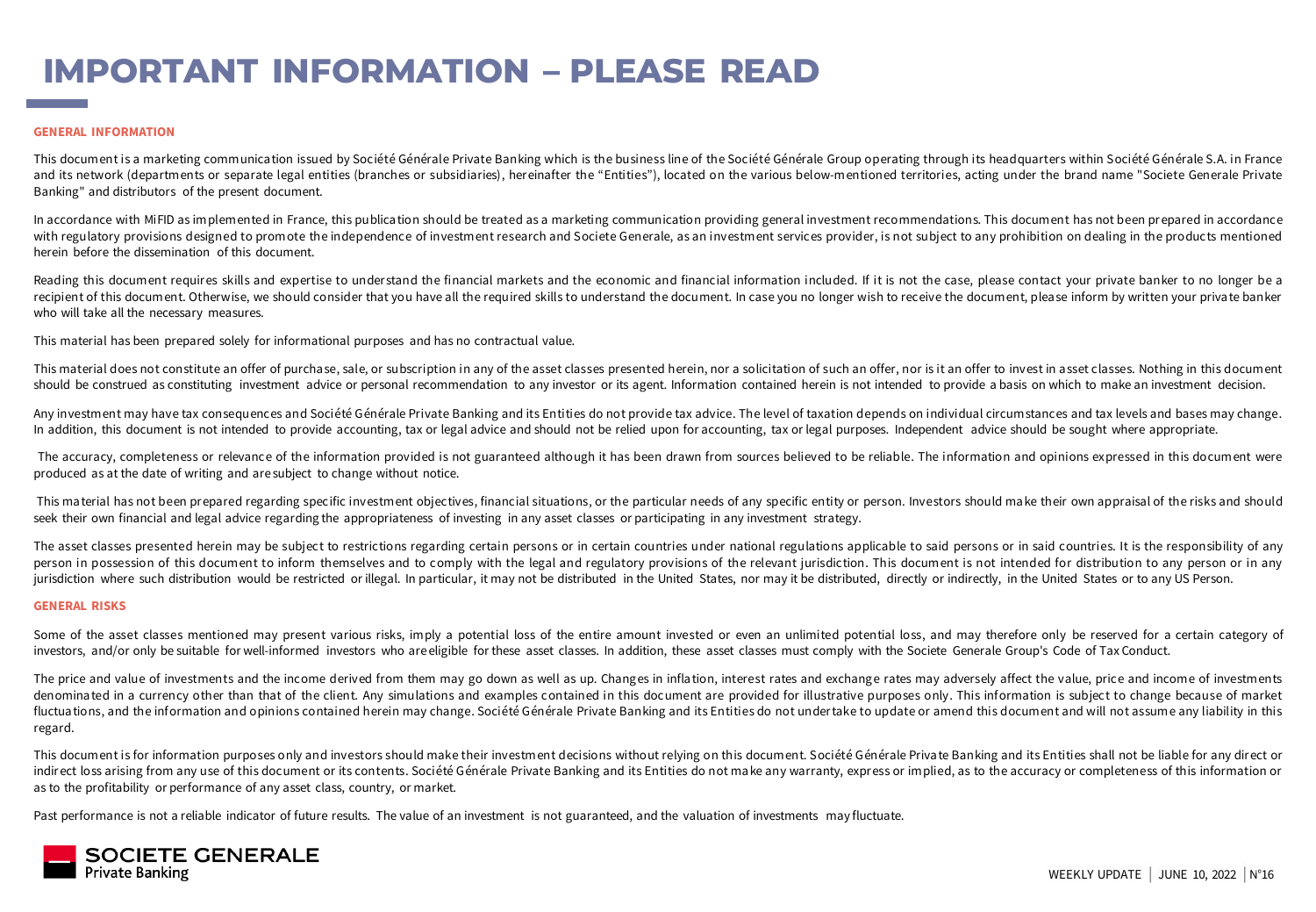## **IMPORTANT INFORMATION – PLEASE READ**

Forecasts of future performance are based on assumptions which may not materialized. The scenarios presented are an estimate of future performance based on evidence from the past on how the value of this investment varies, and/or current market conditions and are not an exact indicator. What investors will get will vary depending on how the market performs and how long they keep the investment/product. Future performance is subject to taxation which depends on the personal situation of each investor and which may change in the future.

For a more complete definition and description of the risks, please refer to the prospectus of the product or other legal information document as the case may be (as applicable) before making any final investment decisions.

This document is confidential, intended exclusively for the person to whom it is addressed, and may not be communicated or made known to third parties (except for external advisers and provided that they themselves respect confidentiality), nor reproduced in whole or in part, without the prior written agreement of Société Générale Private Banking and its Entities.

#### **CONFLICTS OF INTEREST**

The Societe Generale Group maintains an effective administrative organization that takes all necessary mea sures to identify, control and manage conflicts of interest. To this end, Societe Generale Private Banking and its Entities have put in place a conflict of interest policy to prevent conflicts of interest, including information Chinese walls.

This document contains the views of SGPB teams. Société Générale trading desks may trade, or have traded, as principal on the basis of the expert(s) views and reports. In addition, SGPB teams receive compensation based, in part, on the quality and accuracy of their analysis, client feedback, revenues of their entity of the Société Générale group and competitive factors.

As a general matter, entities within the Société Générale group may make a market or act as a principal trader in securities referred to in this report and can provide banking services to the companies mentioned in that document, and to their subsidiary. Entities within the Société Générale group may from time-to-time deal in, profit from trading on, hold on a principal basis, or act as advisers or brokers or bankers in relation to securities, or derivatives thereof, or asset class(es) mentioned in this document.

Entities within the Société Générale group may be represented on the supervisory board or on the executive board of such persons, firms or entities.

Employees of the Société Générale group, or persons/entities connected to them, may from time to time have positions in or hold any of the investment products/ asset class(es) mentioned in this document.

Société Générale may acquire or liquidate from time-to-time positions in the securities and/or underlying assets (including derivatives thereof) referred to herein, if any, or in any other asset, and therefore any return t prospective investor(s) may directly or indirectly be affected.

Entities within the Société Générale group areunder no obligation to disclose or consider this document when advising or dealing with or on behalf of customers.

In addition, Société Générale may issue other reports that are inconsistent with and reach differ ent conclusions from the information presented in this report and is under no obligation to ensure that such other reports are brought to the attention of any recipient of this report.

Société Générale group maintains and operates effective organisational and administrative arrangements taking all reasonable steps to identify, monitor and manage conflicts of interest. Société Générale Private Banking and its Entities have put in place a management of conflicts of interest policy designed to prevent conflicts of interest giving rise to a material risk of damage to the interests of its clients. For further information, please refer to the management of conflicts of interest's policy, which was provided.

#### **SPECIFIC INFORMATION PER JURISDICTION**

France : Unless expressly stated other wise, this document is published and distributed by Société Générale, a credit institution providing investment services authorised by and under the prudential supervision of the European Central Bank ("ECB") (located at ECB Tower, Sonnemannstraße 20, 60314 Frankfurt am Main, Germany) within the Single Supervisory Mechanism and supervised by the Autorité de Contrôle Prudentiel et de Résolution (loca ted at 4, Place de Budapest, CS 92459, 75436 Paris Cedex 09) and the Autorité des Marchés Financiers ("AMF") (located at 17 Pl. de la Bourse, 75002 Paris). Societe Generale is also registered with the ORIAS as an insurance intermediary under the number 07 022 493 orias.fr.

Societe Generale is a French public limited company with a capital of EUR 1 046 405 540 as of February 1st, 2022, whose registered office is located at 29 boulevard Haussmann, 75009 Paris, and whose unique identification number is 552 120 222 R.C.S. Paris. Further details are available on request or at <http://www.privatebanking.societegenerale.fr/>